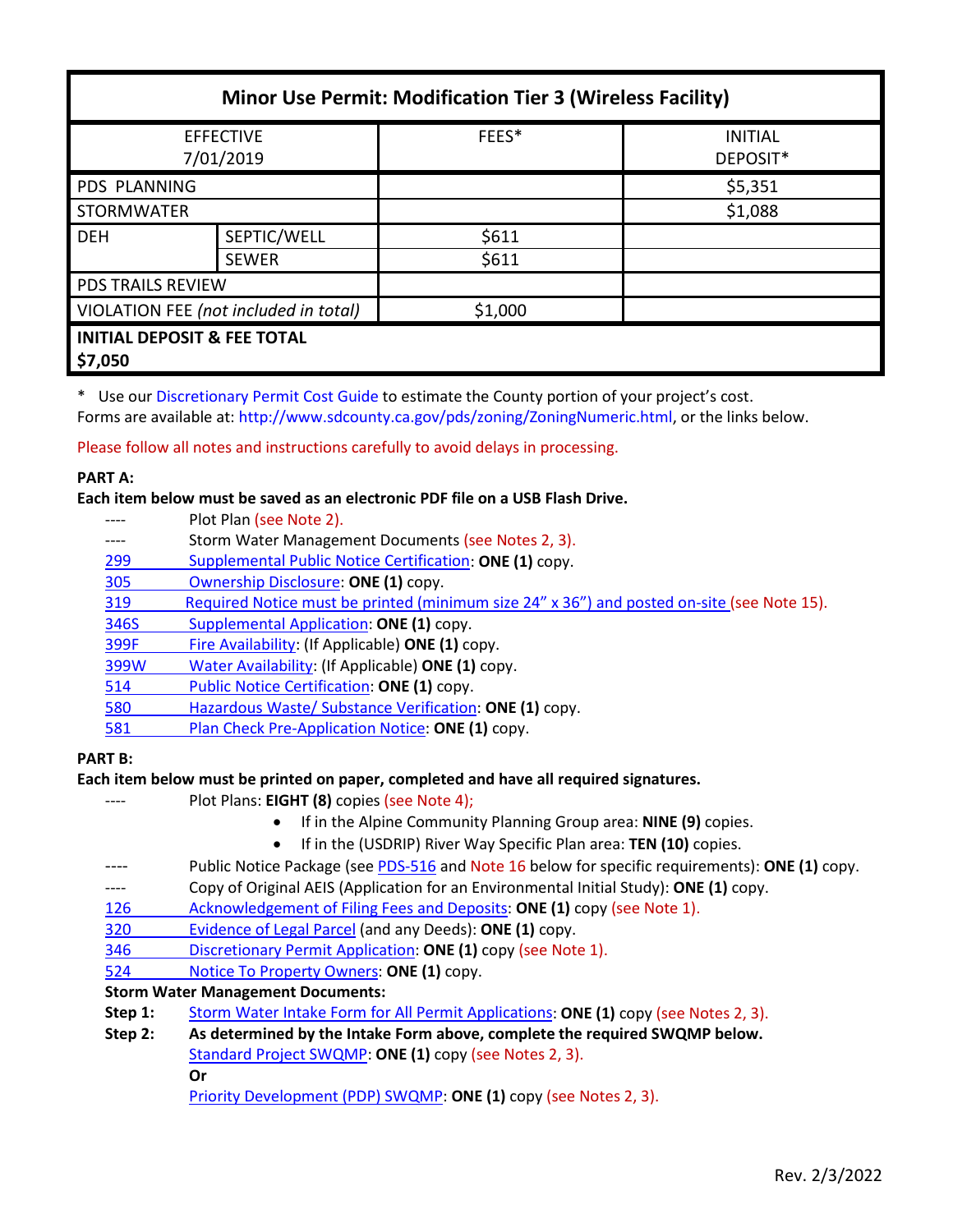In addition to the above requirements, all wireless telecommunication projects are required to submit additional information listed under the Wireless Facilities Section in **PDS-565 Minor Use Permit Applicant's Guide**. (For example: Geographic Service Area Maps, Alternative Site Analysis, Photo-simulation, etc.)

# **PART C:**

## **All items below are for your information. Please do not bring in these items.**

- 209 [Defense and Indemnification Agreement FAQs](http://www.sdcounty.ca.gov/pds/zoning/formfields/PDS-PLN-209.pdf)
- 298 [Supplemental Public Notice Procedure](http://www.sdcounty.ca.gov/pds/zoning/formfields/PDS-PLN-298.pdf)
- [515 Public Notice Procedure](http://www.sdcounty.ca.gov/pds/zoning/formfields/PDS-PLN-515.pdf)
- [516 Public Notice Applicant's Guide](http://www.sdcounty.ca.gov/pds/zoning/formfields/PDS-PLN-516.pdf)
- 565 [Minor Use Permit Applicant's Guide](http://www.sdcounty.ca.gov/pds/zoning/formfields/PDS-PLN-565.pdf)
- [906 Signature Requirements](http://www.sdcounty.ca.gov/pds/zoning/formfields/PDS-PLN-906.pdf)
	- [Policy G-3: Determination of Legal Parcel](http://www.sdcounty.ca.gov/pds/zoning/formfields/POLICY-G-3.pdf) Policy I-49: Distribution [of Notification of Land Use Hearings](http://www.sdcounty.ca.gov/cob/docs/policy/I-49.pdf)

#### **NOTES:**

# 1. **IMPORTANT:**

A Registered Property Owner **MUST SUBMIT** a **Signed Letter of Authorization** for an Agent if; An Authorized Agent signs the PDS-346 form and is not the registered owner of the parcel.

Or, the parcel is owned by two or more registered owners.

Or, not all of the registered owners are signing the PDS-346 form.

Or, the Authorized Agent is not the Financially Responsible Party.

Or, the parcel is owned by a Corporation.

#### **ADDITIONALLY:**

Financially Responsible Party **MUST SIGN** form PDS-126. Financially Responsible Party **INFORMATION MUST MATCH EXACTLY** on form PDS-126 Authorized Agent **may sign** form PDS-346 **ONLY IF ATTACHED** to a **Signed Letter of Authorization.**

- 2. Save each complete Study, Report, Plot Plan, Map, etc., as an electronic PDF file onto ONE (1) USB Flash Drive. Provide only ONE (1) USB Flash Drive. Submit only the requested files. Files CANNOT have any security restrictions or passwords. Please name each PDF file on the USB Flash Drive based on the "Title or Type" of document being submitted (examples: Plot Plan, Resource Protection Study, Grading Plan). Please note: the USB Flash Drive will not be returned.
- 3. The Storm Water Intake Form determines whether a project requires a Standard SWQMP or Priority Development Project (PDP) SWQMP. These forms and documents must be submitted on paper and as PDF files on the USB Flash Drive and have all required signatures.
- 4. Six (6) EXTRA copies of the Plot Plan, Grading and Elevation renderings of structures are required if structures are proposed. Plot plans, Elevation Drawings, Floor Plans, etc. (must be at least 11" x 17") are to be stapled together in sets and folded to 8½" x 11" with the lower right-hand corner exposed.
- 5. If the parcel is on septic sanitation system and/or well potable system, then Health Department (DEH) Certification is required.
- 6. Give Applicant PDS-319 (Notice of Application).
- 7. Give Applicant PDS-383 (Flagging Procedure for Projects).
- 8. Project goes to local Community Planning Group and/or Design Review Board for recommendation.
- 9. USB Flash Drive must contain all required documents, including Geographic Service Area (before and after), copy of Visual Impact Analysis (Photosims) and a written Narrative addressing the requirements listed in Section 6984 of the Zoning Ordinance (**See Note 2)**.
- 10. Zoning Staff, please note on the PDS-346 if project qualifies for Policy FP-2.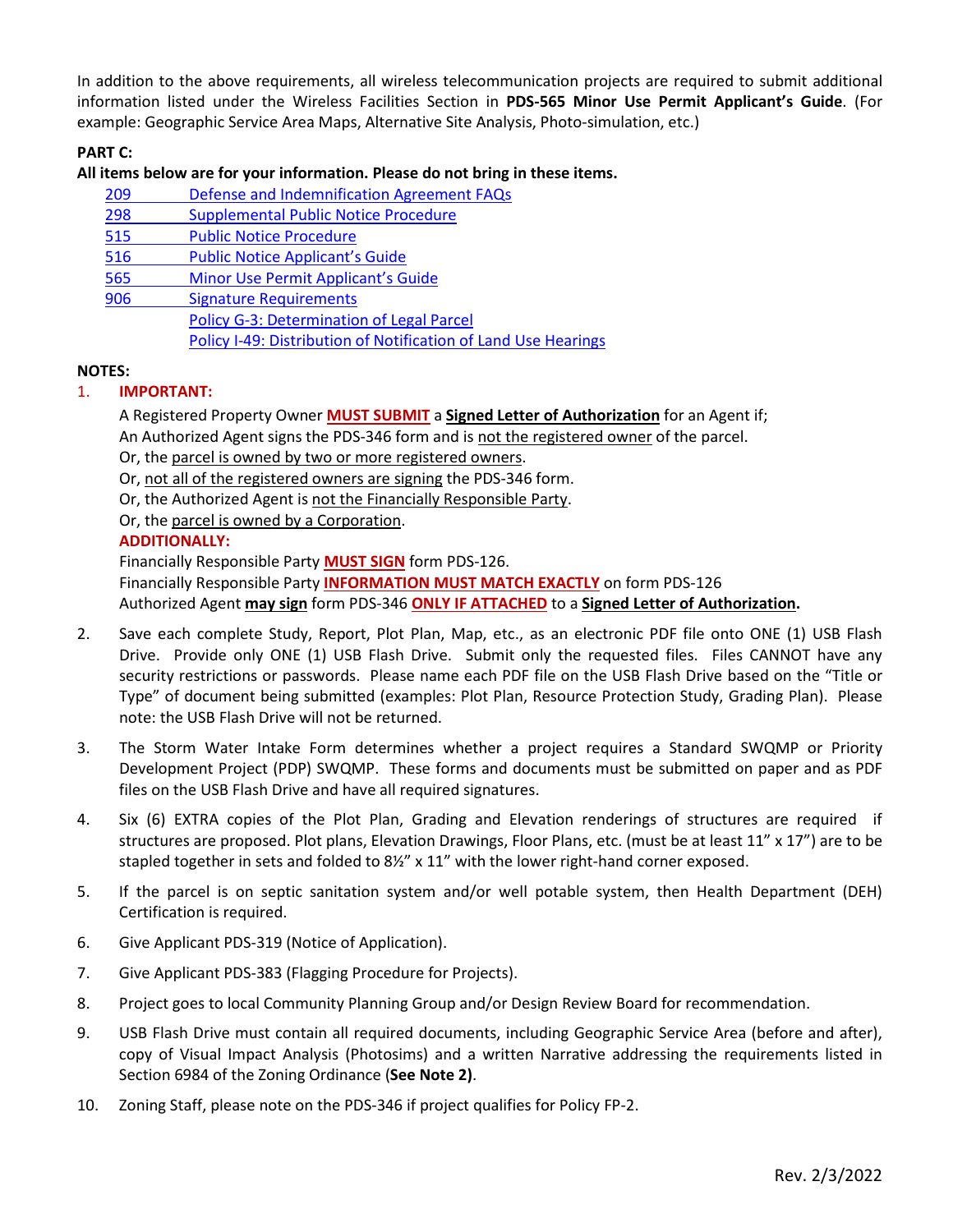- 11. Cell Sites Adding Generators: Existing approved projects that are adding generators require a modification to the existing permit.
- 12. Verify and indicate legal status under "Comments" in ACCELA.
- 13. If project is a violation, plans must have Code Compliance Officer's stamp before accepting the application.

## **14. Show the following on the plot plans:**

- Property owner's name and address.
- Vicinity Map.
- Assessor's parcel number for the property.
- North arrow and scale (Engineer's scale).
- Indicate all setbacks (front yard, exterior side yard, side yard and rear yard).
- Indicate the square footage and footprint of all existing and proposed buildings, including lease area for proposed cell site.
- Show distances of cell site structure to property lines and road centerlines.
- Identify use of all existing and proposed structures.
- Easements shown and labeled.
- Show proof of access to a publicly maintained road. Roads, access easements and driveways shown and labeled, list length and width.
- Indicate leach lines and septic system (indicate As-Built septic layout).
- Show how lot will drain and all Stormwater BMP's.
- Show the driveway(s) and all open parking areas, include paving material and slope.
- 15. The applicant is responsible for the initial posting of the notice(s) and assuring that the notice(s) stays posted until the eleventh day after final action is taken on the permit application, at which time the applicant shall remove the notice(s). The Notice shall be posted within ten (10) days of payment of the application fees. Applicants shall use PDS-319 (Public Notice) which can be found at <https://www.sandiegocounty.gov/content/dam/sdc/pds/zoning/formfields/PDS-PLN-319.pdf> or can be requested at the time of application submittal. Please see PDS-298 and PDS-515 for complete posting requirements. **The applicant must email the Planner photo(s) showing that the required Notice has been posted.**

Failure to post or comply with the posting guidelines may delay processing of your project or delay the public hearing.

**On-Site Posting of PDS-319 is required for** Major Use Permits, Major Use Permit Modifications, Minor Use Permits, Minor Use Permit Modifications, Specific Plans, Specific Plan Amendments, Tentative Maps, Tentative Parcel Maps, and Zone Reclassifications.

16. Notice of the application shall be given to all property owners within 500' (feet) from the applicant's property and a minimum of 20 different owners. For example, if 20 different property owners cannot be found within a 500' radius, the notice area shall be expanded until 20 property owners are available for notification. See table on the next page for more details.